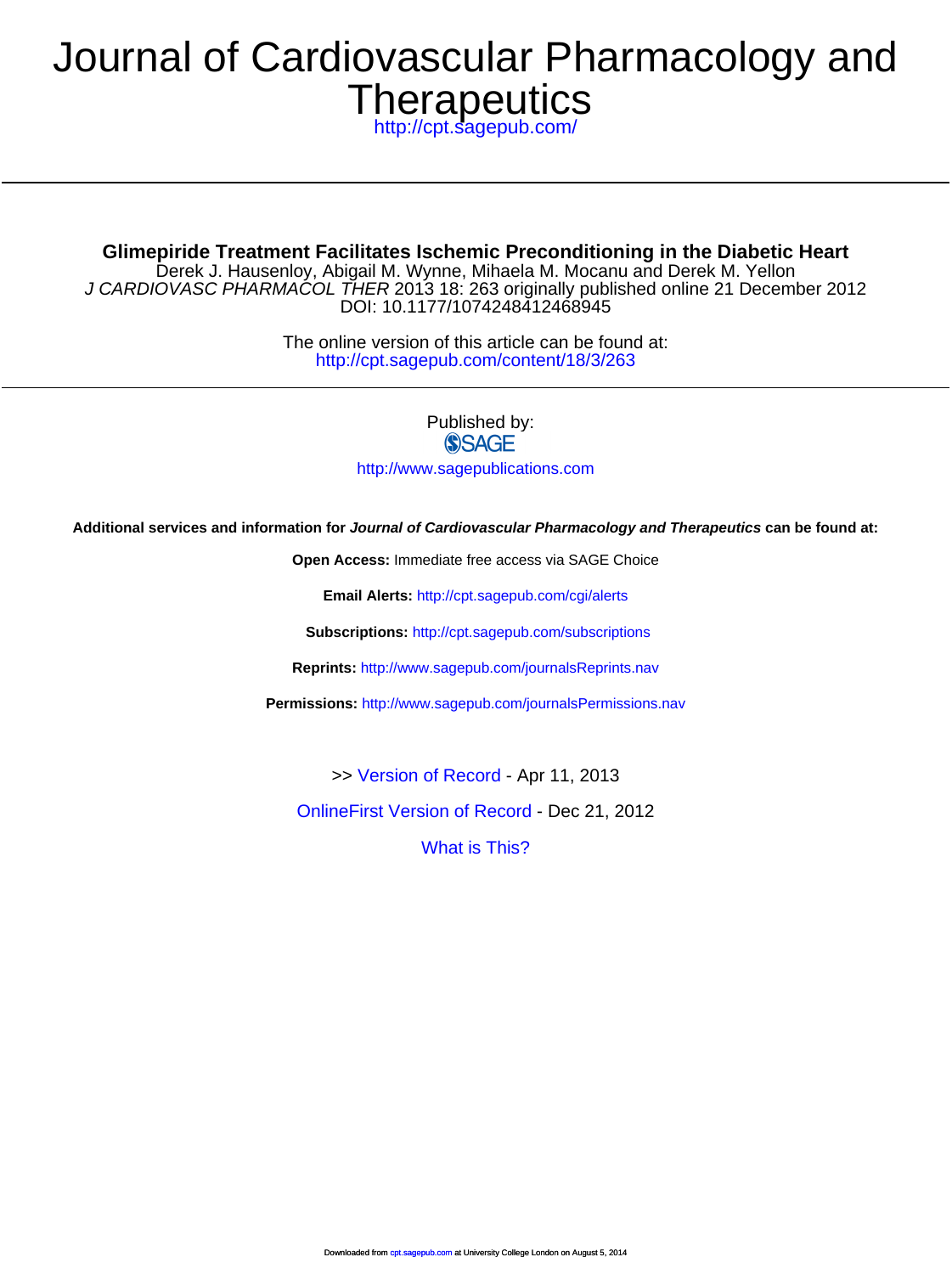# Glimepiride Treatment Facilitates Ischemic Preconditioning in the Diabetic Heart

Journal of Cardiovascular Pharmacology and Therapeutics 18(3) 263-269 © The Author(s) 2012 Reprints and permission: [sagepub.com/journalsPermissions.nav](http://www.sagepub.com/journalsPermissions.nav) DOI: 10.1177/1074248412468945 [cpt.sagepub.com](http://cpt.sagepub.com)

**SSAGE** 

Derek J. Hausenloy, FRCP, PhD<sup>I</sup>, Abigail M. Wynne, MPhil<sup>I</sup>, Mihaela M. Mocanu, PhD<sup>1</sup>, and Derek M. Yellon, DSc<sup>1</sup>

#### Abstract

Aims: The diabetic heart is resistant to the myocardial infarct-limiting effects of ischemic preconditioning (IPC). This may be in part due to the downregulation of the phosphatidylinositol  $3^\prime$ -kinase-Akt pathway, an essential component of IPC protection. We hypothesized that treating the diabetic heart with the sulfonylurea, glimepiride, which has been reported to activate Akt, may lower the threshold required to protect the diabetic heart by IPC. Methods: Goto-Kakizaki rats (a type II lean model of diabetes) received glimepiride (20 mg/kg per d, by oral gavage) or vehicle for (a) 3 months (chronic treatment) or (b) 24 hours (subacute treatment). In the third group, glimepiride  $(10 \mu mol/L)$  was administered only to the isolated hearts on the Langendorff apparatus (acute treatment). All hearts were subjected to 35 minutes ischemia and 120 minutes reperfusion ex vivo, at the end of which infarct size was determined by tetrazolium staining. Preconditioning treatment comprised 1 (IPC-1) or 3 (IPC-3) cycles of 5 minutes global ischemia and 10 minutes reperfusion. Results: The diabetic heart was found to be resistant to IPC such that 3-IPC cycles, instead of the usual 1-IPC cycle, were required for cardioprotection. However, pretreatment with glimepiride lowered the threshold for IPC such that both 1 and 3 cycles of IPC elicited cardioprotection: chronic glimepiride treatment (IPC-1 31.9%  $\pm$  3.8% and IPC-3 33.5%  $\pm$  2.4% vs 43.9%  $\pm$  1.4% control, P < .05; N > 6 per group); subacute glimepiride treatment (IPC-1 31.1%  $\pm$  3.0% and IPC-3 29.3%  $\pm$  3.3% vs 42.2%  $\pm$  2.3% control, P < .05 N > 6 per group); and acute glimepiride treatment (IPC-1 28.2%  $\pm$  3.7% and IPC-3 24.6%  $\pm$  5.4% vs 41.9%  $\pm$  5.4% control, P < .05; N > 6 per group). This effect of glimepiride was independent of changes in blood glucose. Conclusions: We report for the first time that glimepiride treatment facilitates the cardioprotective effect elicited by IPC in the diabetic heart.

#### Keywords

glimepiride, ischemic preconditioning, diabetes

# Introduction

Coronary heart disease (CHD) is a leading cause of death in diabetic patients. The number of diabetic patients is increasing at an alarming rate and is estimated to reach 300 million worldwide according to the World Health Organization. Diabetic patients are 2 to 3 times more likely to develop CHD, and experience worse clinical outcomes following an acute myocardial infarction,<sup>1-3</sup> coronary angioplasty,<sup>4</sup> and cardiac bypass surgery.<sup>5-7</sup> The reason for the worsened cardiovascular outcomes in diabetic patients is currently unclear. Preclinical animal studies suggest that there may be specific defects in diabetic cardiomyocytes which may be responsible including increased mitochondrial generation of reactive oxygen species, downregulation of the PI3-Akt survival kinase pathway, and reduced rates of adenosine triphosphate (ATP) synthesis (reviewed in refs 8-10).

One potential endogenous strategy for protecting the diabetic heart against acute ischemia-reperfusion (I/R) injury is ischemic preconditioning (IPC), a phenomenon which was first described in 1986 by Murry and colleagues, $11$  as the reduction in myocardial infarct size observed in canine hearts pretreated with short bouts of nonlethal myocardial ischemia and reperfusion. Whether the diabetic myocardium is amenable to the cardioprotective effects of IPC has been debated with reports of cardioprotection in some experimental studies.<sup>12-16</sup> However, the vast majority of studies find that the diabetic heart is resistant to the cardioprotection elicited by IPC.<sup>17-33</sup> The fact that the diabetic heart may be resistant to IPC may impact on the translation of novel cardioprotective strategies into the clinical setting where about 15% to 20% of the patients with CHD are also diabetic. $34-36$  Studies from our laboratory

<sup>1</sup>The Hatter Cardiovascular Institute, University College London Hospital and Medical School, London, UK

#### Corresponding Author:

Email: d.hausenloy@ucl.ac.uk

Derek J. Hausenloy, The Hatter Cardiovascular Institute, University College London Hospital and Medical School, 67 Chenies Mews, London WC1E 6HX, UK.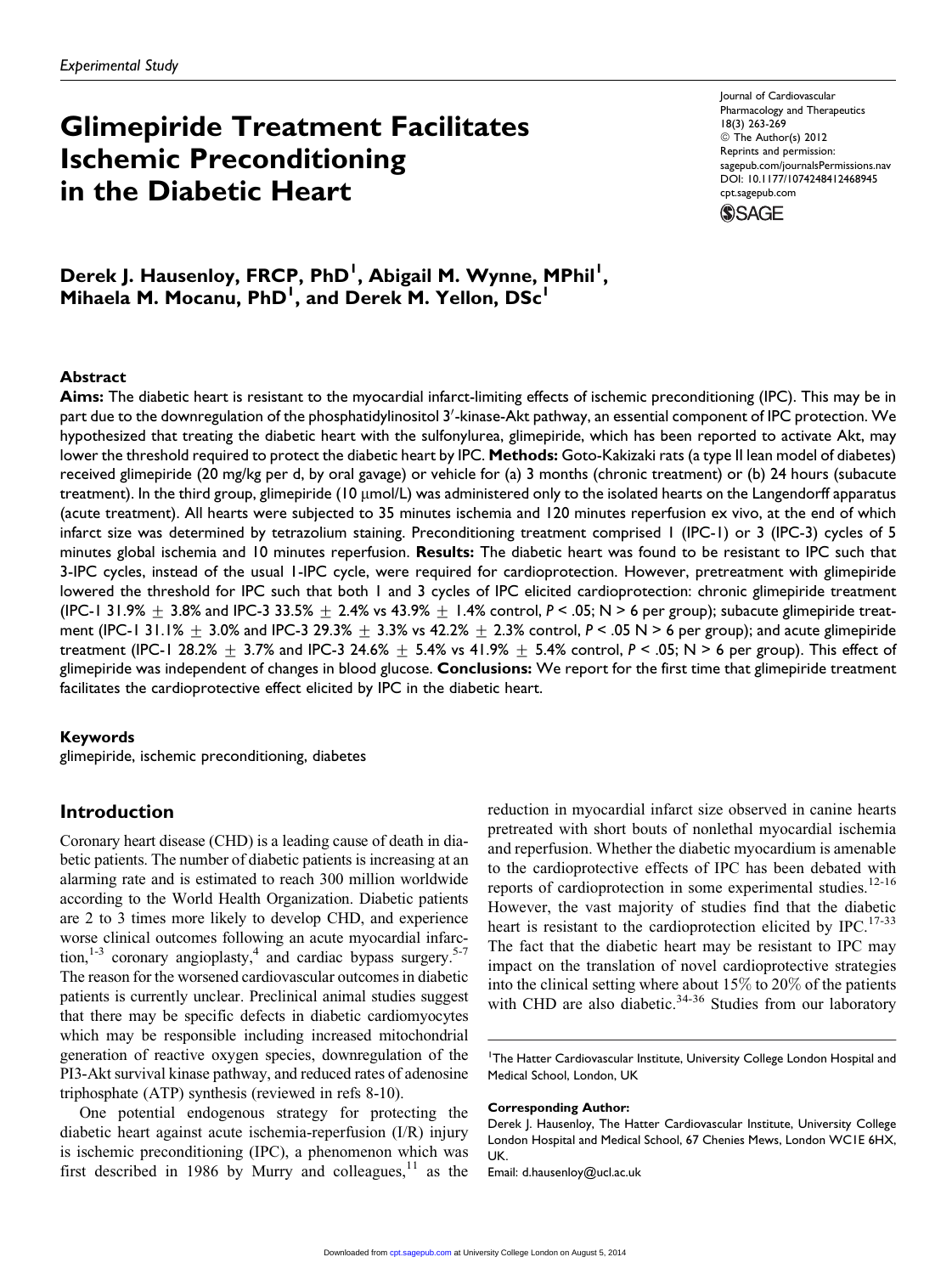

Figure 1. Experiment protocols. Hearts were randomized to receive 1 of the 3 different glimepiride treatment regimens depicted in the scheme. Following pretreatment with glimepiride, all hearts were randomized to receive either control, 1 cycle of IPC (IPC-1) or 3 cycles of IPC (IPC-1), with each cycle of IPC comprising 5 minutes of global myocardial ischemia followed by 10 minutes of myocardial reperfusion. IPC indicates ischemic preconditioning.

have also found that the diabetic heart is resistant to IPC, but this resistance can be overcome when a stronger IPC stimulus is used to elicit cardioprotection.<sup>16,37</sup> Initial findings have suggested that this abnormal response of the diabetic heart to IPC may be due to impaired phosphatidylinositol 3'-kinase (PI3K)-Akt signaling.<sup>16</sup> Previous studies have clearly established a role for the PI3K-Akt pathway in the signal transduction pathway underlying IPC-induced cardioprotection in the nondiabetic heart. $38,39$ 

Importantly, the antidiabetic sulfonylurea, glibenclamide, which is used less frequently nowadays, is known to block the cardioprotective effects of IPC by acting as an antagonist of the mitochondrial ATP-dependent potassium channel.<sup>40,41</sup> Interestingly, the sulfonylurea, glimepiride, which does not block IPC cardioprotection, $42$  has been reported to activate Akt when administered to the endothelial cells,<sup>43</sup> human umbilical vein endothelial cells,<sup>44</sup> and adipocytes.<sup>45</sup> In the present study, we investigate whether pretreatment with glimepiride can facilitate IPC in the diabetic heart.

# Materials and Methods

# Animals and Materials

Adult Goto-Kakizaki rats, a rat model of type II diabetes mellitus, were purchased from Denmark (Taconic, Denmark).<sup>46,47</sup> Animals received humane care in accordance with the United Kingdom Animal (Scientific Procedures) Act of 1986. For oral gavage, glimepiride (20 mg/kg/d) was dissolved in methylcellulose. For the Langendorff perfusion, glimepiride

(10 mmol/L, Sigma, UK) dissolved in dimethyl sulfoxide (DMSO) was further dissolved in Krebs-Henseleit buffer, giving a final DMSO concentration of <0.01%. All other reagents were of standard analytical grade.

# Glimepiride Pretreatment Protocols

Animals were randomized to receive 1 of the following 3 glimepiride treatment protocols:

Chronic glimepiride treatment. Rats received either glimepiride (20 mg/kg per d) dissolved in methylcellulose or methylcellulose vehicle control by oral gavage for 3 months, following which the hearts were excised and mounted on the Langendorff apparatus and subjected to the treatment protocols outlined in Figure 1.

Subacute glimepiride treatment. Rats received either glimepiride (20 mg/kg per d) dissolved in methylcellulose or methylcellulose vehicle control by oral gavage for 24 hours, following which the hearts were excised and mounted on the Langendorrf-apparatus and subjected to the treatment protocols outlined in Figure 1.

Acute glimepiride treatment. Hearts were excised from untreated animals and mounted on the Langendorff apparatus, and were perfused for 15 minutes with either glimepiride (10  $\mu$ mol/L) or vehicle control (DMSO, <0.01%) prior to the treatment protocols outlined in Figure 1.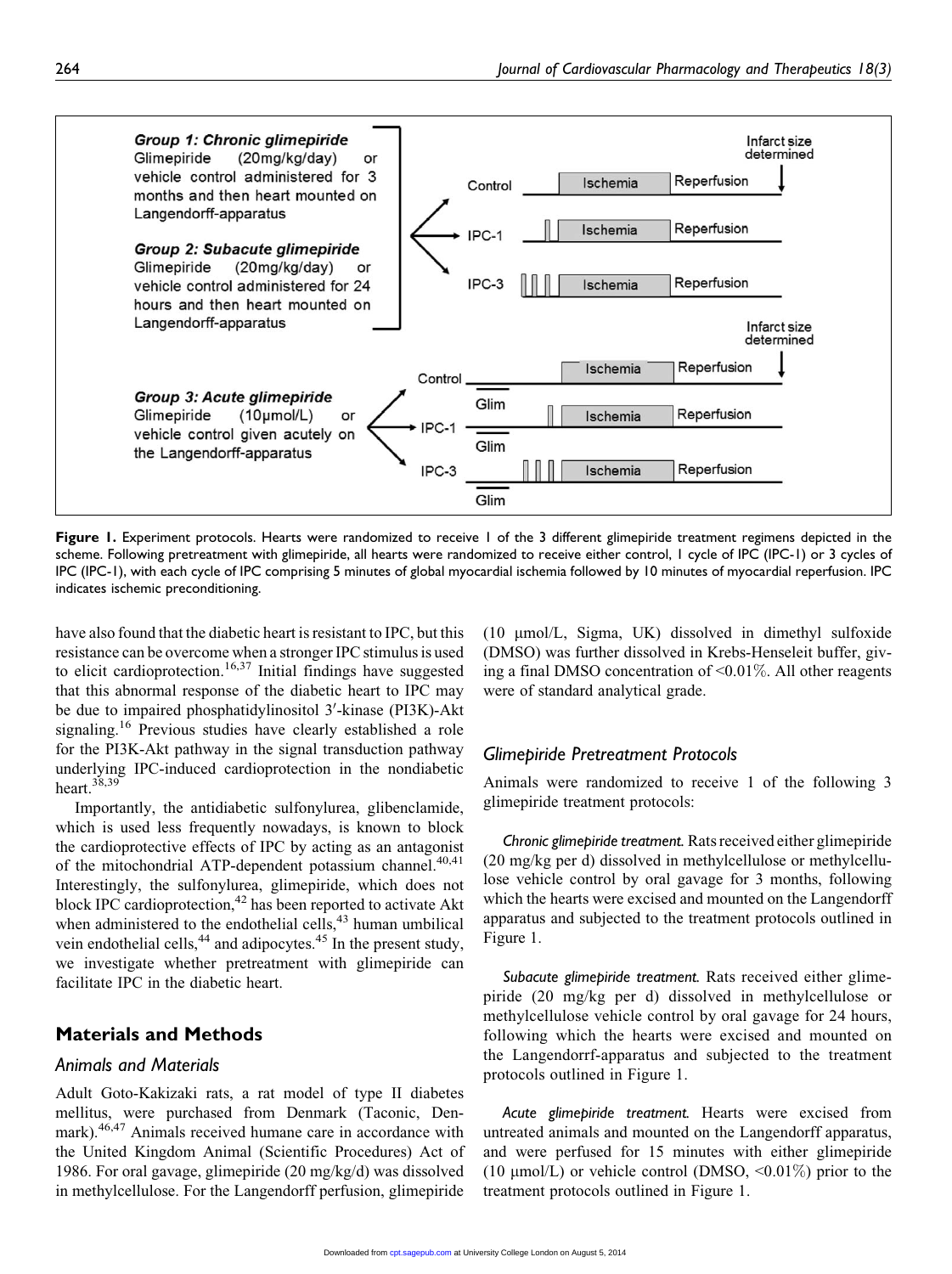

Figure 2. Myocardial infarct size (expressed as a percentage of the volume of myocardium at risk) in hearts excised from rats pretreated with 3 months of either glimepiride (20 mg/kg/d) or methylcellulose vehicle by oral gavage. The results demonstrate that diabetic hearts are resistant to IPC such that 3 cycles (IPC-3) instead of the usual 1 cycle (IPC-1) of IPC are required to reduce myocardial infarct size. However, glimepiride pretreatment facilitates IPC such that both 1 and 3 cycles of IPC elicit cardioprotection. Values are mean  $\pm$  SEM.  $*P < .05$ . N > 6 per group. IPC indicates ischemic preconditioning; SEM, standard error of the mean.

### Myocardial Infarction Protocols

All hearts were subjected to 35 minutes of regional ischemia followed by 120 minutes of reperfusion at the end of which infarct size was determined by tetrazolium staining. Hearts were randomized to the following treatment groups (see Figure 1):

- 1. Control. Hearts were subjected to the standard I/R protocol as above.
- 2. IPC-1. Hearts were preconditioned with one 5-minute episode of global myocardial ischemia followed by 10 minutes of reperfusion prior to the index ischemic period.
- 3. IPC-3. Hearts were preconditioned with three 5-minute episodes of global myocardial ischemia with 10 minutes of intervening reperfusion prior to the index ischemic period.

# Langendorff Perfusion of Rat Hearts

Rats were anesthetized with sodium pentobarbital (55 mg/kg intraperitoneally) and heparin (300 IU). The hearts were rapidly excised into ice-cold buffer and mounted on a constant pressure (80 mm Hg) Langendorff perfusion apparatus and perfused with modified Krebs-Henseleit bicarbonate buffer in mmol/L: NaCl 118.5, NaHCO<sub>3</sub> 25.0, KCl 4.8, MgSO<sub>4</sub> 1.2,  $KH_2PO_4$  1.2, CaCl<sub>2</sub> 1.7, and glucose 11.0. The buffer was gassed with  $95\%O_2/5\%CO_2$  and pH maintained at 7.35 to 7.45 at  $37.0^{\circ}$ C. A suture was placed around the left main coronary artery and the ends were inserted into a pipette tip to form a snare. A latex, fluid-filled balloon was placed in the left ventricle through an incision in the left atrial appendage and

inflated to a pressure of 8 to 10 mm Hg. Left ventricular developed pressure, heart rate, and coronary flow were monitored at regular intervals. Temperature was constantly measured via a thermoprobe inserted into the pulmonary artery and maintained at 37.0 $^{\circ}$ C  $\pm$  0.2 $^{\circ}$ C.

Regional myocardial ischemia was induced by tightening the suture placed around the left main coronary artery and reperfusion initiated by releasing the snare. At the end of the reperfusion period, the suture was tied and the heart was perfused with 0.25% Evans Blue in saline to delineate the area at risk. Hearts were then frozen at  $-20^{\circ}$ C for several hours before being sliced into 2-mm thick transverse sections and incubated in triphenyltetrazolium chloride solution (TTC; 1% in phosphate buffer). The TTC reacts with intracellular dehydrogenases to stain viable risk zone tissue red leaving the infarcted areas off-white. The slices were then transferred and fixed in 10% formalin overnight. The slices were drawn onto acetate and computerized planimetry (Summa Sketch III, Summagraphics, Seymour, Connecticut) was used to assess the percentage of infarcted tissue in the myocardium risk zone area  $(I/R\%)$ .<sup>48</sup>

#### Blood Glucose and Glycated Hemoglobin Assessment

Samples for nonfasting blood glucose and glycated hemoglobin  $(HbA_{1c})$  were taken at baseline and after 3 months treatment with either glimepiride or methylcellulose control. Blood glucose measurements (mmol/L) were determined using an ABL 700 series blood gas analyzer (Radiometer, Copenhagen) and  $HbA_{1c}$  measurements (%) were determined by an antibodycolorimetric assay using a Cobas Mira Plus analyzer (Roche Diagnostic Systems, Roche, UK).

#### Statistical Analysis

All values are expressed as mean  $\pm$  standard error of the mean. Myocardial infarct size was analyzed by 1-way analysis of variance and Fisher protected least significant difference test for multiple comparisons. Differences were considered significant when  $P < .05$ .

# Results

# The Threshold for IPC Is Elevated in Untreated Diabetic **Hearts**

Diabetic untreated hearts were resistant to the cardioprotection elicited by 1 cycle of IPC and required 3 cycles of IPC before a reduction in myocardial infarct size was observed, whether the heart had been subjected to pretreatment with chronic vehicle control (IPC-3 27.1\%  $\pm$  3.5\% vs control 38.4\%  $\pm$  5.1\%,  $P < .05$ ; IPC-1 33.1%  $\pm$  4.7% vs control 38.4%  $\pm$  5.1%,  $P =$  not significant [NS]), subacute vehicle control (IPC-3 26.0%  $\pm$  5.9% vs control 42.3%  $\pm$  2.8%, P < .05; IPC-1 43.0%  $\pm$  4.7% vs control 42.3%  $\pm$  2.8%,  $P = NS$ ) or acute vehicle control (IPC-3 28.6%  $\pm$  6.0% vs control 42.6%  $\pm$  5.3%, P < .05; IPC-1 36.8%  $\pm$  4.5% vs control 42.6%  $\pm$  5.3%,  $P = NS$ ; see Figures 2 to 4).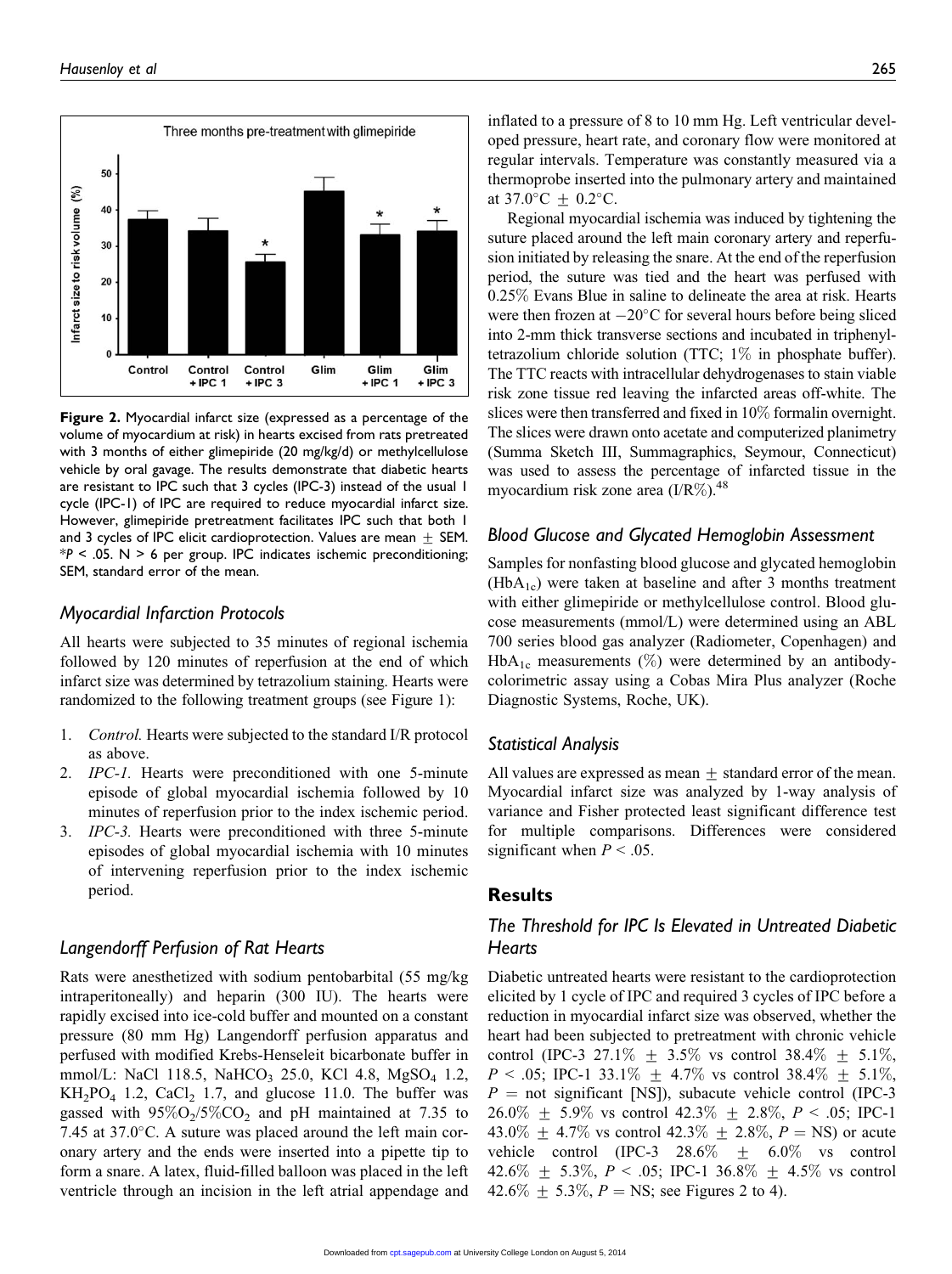

Figure 3. Myocardial infarct size (expressed as a percentage of the volume of myocardium at risk) in hearts excised from rats pretreated with 24 hours of either glimepiride (20 mg/kg/d) or methylcellulose vehicle by oral gavage. The results demonstrate that diabetic hearts are resistant to IPC such that 2 cycles (IPC-3) instead of the usual 1 cycle (IPC-1) of IPC are required to reduce myocardial infarct size. However, glimepiride pretreatment facilitates IPC such that both 1 and 3 cycles of IPC elicit cardioprotection. Values are mean  $+$  SEM. P < .05. N > 6 per group. IPC indicates ischemic preconditioning; SEM, standard error of the mean.

# Glimepiride Pretreatment Facilitates IPC in the Diabetic Heart

Interestingly, pretreatment with glimepiride facilitated IPC such that both 1 and 3 cycles of the IPC were able to elicit cardioprotection, irrespective of whether the heart had been subjected to pretreatment with chronic glimepiride (IPC-1 31.9%  $\pm$  3.8% and IPC-3 33.5%  $\pm$  2.4% vs 43.9%  $\pm$  1.4% control,  $P < .05$ ), subacute glimepiride (IPC-1 31.1\%  $\pm$  3.0\% and IPC-3 29.3%  $\pm$  3.3% vs 42.2%  $\pm$  2.3% control, P < .05), or acute glimepiride (IPC-1 28.2%  $\pm$  3.7% and IPC-3 24.6%  $\pm$  5.4% vs  $41.9\% + 5.4\%$  control,  $P < .05$ ; see Figures 2 to 4).

# Blood Glucose and  $HbA_{1c}$

Three months treatment of glimepiride or methylcellulose did not affect nonfasting blood glucose (in mmol/L: 7.1  $\pm$  0.8 in glimepiride-treated animals at baseline vs  $5.9 \pm 0.9$ glimepiride-treated animals after 3 months;  $7.0 \pm 1.0$  in methylcellulose-treated animals at baseline vs  $6.1 \pm 0.7$ methylcellulose-treated animals after 3 months;  $P > .05$ ). Nor was there any change in  $HbA_{1c}$  (from 4.0  $\pm$  0.2 at baseline to 4.1%  $\pm$  0.2% in glimepiride-treated animals after 3 months vs 4.1  $\pm$  0.2 in methylcellulose-treated animals after 3 months;  $P > .05$ ). The HbA<sub>1c</sub> values were considered diabetic when >3.45% using our assay.

## **Discussion**

The main findings from the present study are as follows: (a) we confirm that the diabetic heart is resistant to IPC such that 3



Figure 4. Myocardial infarct size (expressed as a percentage of the volume of myocardium at risk) in rat hearts pretreated with either glimepiride (10 µmol/L) or vehicle control (<0.01% DMSO) on the Langendorff apparatus. The results demonstrate that diabetic hearts are resistant to IPC such that 2 cycles (IPC-3) instead of the usual 1 cycle (IPC-1) of IPC are required to reduce myocardial infarct size. However, glimepiride pretreatment facilitates IPC such that both 1 and 3 cycles of IPC elicit cardioprotection. Values are mean  $+$  SEM. P < .05. N > 6 per group. DMSO indicates dimethyl sulfoxide; IPC, ischemic preconditioning; SEM, standard error of the mean.

cycles of IPC instead of the usual 1 cycle are required to elicit cardioprotection; (b) the resistance to IPC observed in the diabetic heart can be overcome by pretreatment with the sulfonylurea, glimepiride, such that both 1 and 3 cycles of IPC confer cardioprotection in the diabetic heart; (c) this effect of glimepiride in facilitating IPC appears to be independent of its glucose-lowering effects, as evidenced by the lack of change in fasting glucose levels of  $HbA_{1c}$  over 3 months glimepiride therapy.

The majority of previous experimental studies have demonstrated the diabetic heart to be resistant to the cardioprotection elicited by IPC,  $17-33$  attributing the inability to precondition the diabetic myocardium to hyperglycemia,<sup>19</sup> impaired mitochondrial function,<sup>32</sup> and sarcolemmal  $K_{ATP}$  function.<sup>23,28</sup> In the current study, we too find that the diabetic heart is resistant to IPC, but that this can be overcome by increasing the IPC stimulus or treating with glimepiride. Our previous study<sup>15</sup> demonstrated that the diabetic heart was resistant to IPC, although this could be overcome by applying 3 cycles of the standard 1 IPC cycle. In the nondiabetic Wistar control rat, a single cycle of IPC was sufficient to achieve cardioprotection. In that study, the resistance to IPC was attributed to impaired signaling through the PI3K-Akt pathway, a key mediator of IPC-induced cardioprotection.<sup>16</sup> It has been well-established that PI3K-Akt signaling is impaired in diabetic animals, $<sup>8</sup>$  and</sup> that PI3K-Akt signaling in both the preischemic and the postischemic reperfusion phases underlies the cardioprotection elicited by IPC in nondiabetic animal hearts.<sup>38,39,49</sup> However, in some large animal studies the contribution of PI3K-Akt signaling to reperfusion protection has been questioned with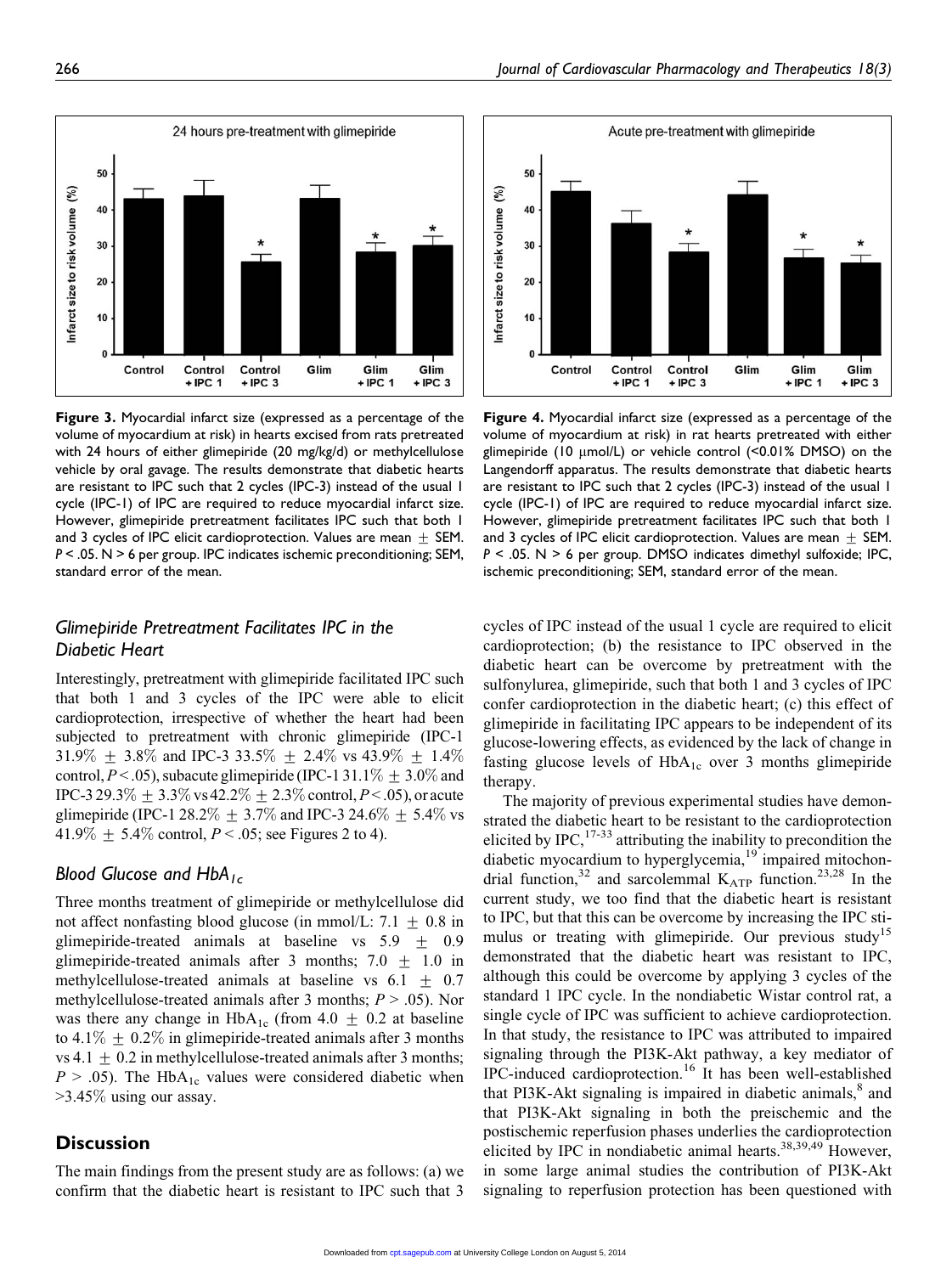the suggestion that the Survival Activator Factor Enhancement pathway being more important in this setting.<sup>50-53</sup> It would be interesting to determine whether glimepiride facilitates IPC by activating the PI3K-Akt pathway in the diabetic heart. In this regard, glimepiride has been reported to activate Akt in both coronary endothelial cells,<sup>43</sup> human umbilical vein endothelial cells,<sup>44</sup> and adipocytes.<sup>45</sup> Furthermore, it has been reported that the peroxisome proliferator-activated receptor (PPAR)- $\gamma$ agonist, rosiglitazone, also has the ability to cardioprotect the diabetic rat heart through the activation of Akt.<sup>54</sup> Whether rosiglitazone would also overcome the resistance for IPC in the diabetic heart remains to be determined. One limitation of the present study is that we did not investigate whether the effect of glimepiride pretreatment on the threshold for IPC was mediated through the activation of the PI3K-Akt pathway. Whether antidiabetic therapy with glimepiride has the same effect on the cardioprotective efficacy of IPC in the diabetic patient is unknown given that the findings in our experimental study were undertaken in the ex vivo perfused rat heart.

With respect to IPC, previous studies by our laboratory and others have reported that the sulfonylurea glibenclamide but not glimepiride<sup>42,55,56</sup> or gliclazide<sup>57</sup> has the ability to abolish the cardioprotective effect elicited by IPC from its antagonistic actions on the ATP-dependent potassium channels within cardiac mitochondria, which are recognized to be pivotal to IPC-induced cardioprotection.<sup>58</sup> In the current study, we demonstrate that the antidiabetic sulfonylurea, glimepiride, is able to modify the response of the diabetic heart to IPC, but does not elicit cardioprotection itself suggesting that glimepiride is somehow potentiating the IPC signal. The mechanism through which glimepiride actually lowers the threshold for IPC in the diabetic heart is unclear, especially considering the different regimens in which it was shown to be effective. We speculate that glimepiride potentiates the PI3K-Akt signaling pathway in the diabetic heart which upregulates downstream signaling mechanistic pathways important in preconditioning. Whether the effect of glimepiride in overcoming the resistance of IPC in the diabetic heart is specific to this antidiabetic medication is unknown. Interestingly, the other classes of antidiabetic mediation such as PPAR- $\gamma$  agonists<sup>59</sup> and metformin<sup>60</sup> have been demonstrated to confer cardioprotection in their own right.

In conclusion, we demonstrate that the treatment with the sulfonylurea glimepiride facilitates IPC such that the resistance to IPC observed in the diabetic heart is overcome. Therefore, certain types of antidiabetic medication may facilitate IPC and permit diabetic patients with CHD to benefit from this endogenous form of cardioprotection.

#### Declaration of Conflicting Interests

The author(s) declared no potential conflicts of interest with respect to the research, authorship, and/or publication of this article.

#### Funding

The author(s) disclosed receipt of the following financial support for the research, authorship and/or publication of this article: This work was supported by the British Heart Foundation grant number FS/06/ 023. This work was undertaken at University College London who received a proportion of funding from the Department of Health's National Institute of Health Research Biomedical Research Centres funding scheme.

#### References

- 1. Haffner SM, Lehto S, Ronnemaa T, Pyorala K, Laakso M. Mortality from coronary heart disease in subjects with type 2 diabetes and in nondiabetic subjects with and without prior myocardial infarction. N Engl J Med. 1998;339(4):229-234.
- 2. Malmberg K, Yusuf S, Gerstein HC, et al. Impact of diabetes on long-term prognosis in patients with unstable angina and non-Qwave myocardial infarction: results of the OASIS (Organization to Assess Strategies for Ischemic Syndromes) Registry. Circulation. 2000;102(9):1014-1019.
- 3. McGuire DK, Emanuelsson H, Granger CB, et al. Influence of diabetes mellitus on clinical outcomes across the spectrum of acute coronary syndromes. Findings from the GUSTO-IIb study. GUSTO IIb Investigators. Eur Heart J. 2000;21(21):1750-1758.
- 4. Mathew V, Gersh BJ, Williams BA, et al. Outcomes in patients with diabetes mellitus undergoing percutaneous coronary intervention in the current era: a report from the Prevention of REStenosis with Tranilast and its Outcomes (PRESTO) trial. Circulation. 2004;109(4):476-480.
- 5. Thourani VH, Weintraub WS, Stein B, et al. Influence of diabetes mellitus on early and late outcome after coronary artery bypass grafting. Ann Thorac Surg. 1999;67(4):1045-1052.
- 6. Calafiore AM, Di Mauro M, Di Giammarco G, et al. Effect of diabetes on early and late survival after isolated first coronary bypass surgery in multivessel disease. J Thorac Cardiovasc Surg. 2003; 125(1):144-154.
- 7. Alserius T, Hammar N, Nordqvist T, Ivert T. Risk of death or acute myocardial infarction 10 years after coronary artery bypass surgery in relation to type of diabetes. Am Heart J. 2006;152(3): 599-605.
- 8. Huisamen B. Protein kinase B in the diabetic heart. Mol Cell Biochem. 2003;249(1-2):31-38.
- 9. Rolo AP, Palmeira CM. Diabetes and mitochondrial function: role of hyperglycemia and oxidative stress. Toxicol Appl Pharmacol. 2006;212(2):167-178.
- 10. Whittington HJ, Babu GG, Mocanu MM, Yellon DM, Hausenloy DJ. The diabetic heart: too sweet for its own good? Cardiol Res Pract. 2012;2012:845698.
- 11. Murry CE, Jennings RB, Reimer KA. Preconditioning with ischemia: a delay of lethal cell injury in ischemic myocardium. Circulation. 1986;74(5):1124-1136.
- 12. Liu Y, Thornton JD, Cohen MV, Downey JM, Schaffer SW. Streptozotocin-induced non-insulin-dependent diabetes protects the heart from infarction. Circulation. 1993;88(3):1273-1278.
- 13. Tatsumi T, Matoba S, Kobara M, et al. Energy metabolism after ischemic preconditioning in streptozotocin-induced diabetic rat hearts. *J Am Coll Cardiol*. 1998;31(3):707-715.
- 14. Bouchard JF, Lamontagne D. Protection afforded by preconditioning to the diabetic heart against ischaemic injury. Cardiovasc Res. 1998;37(1):82-90.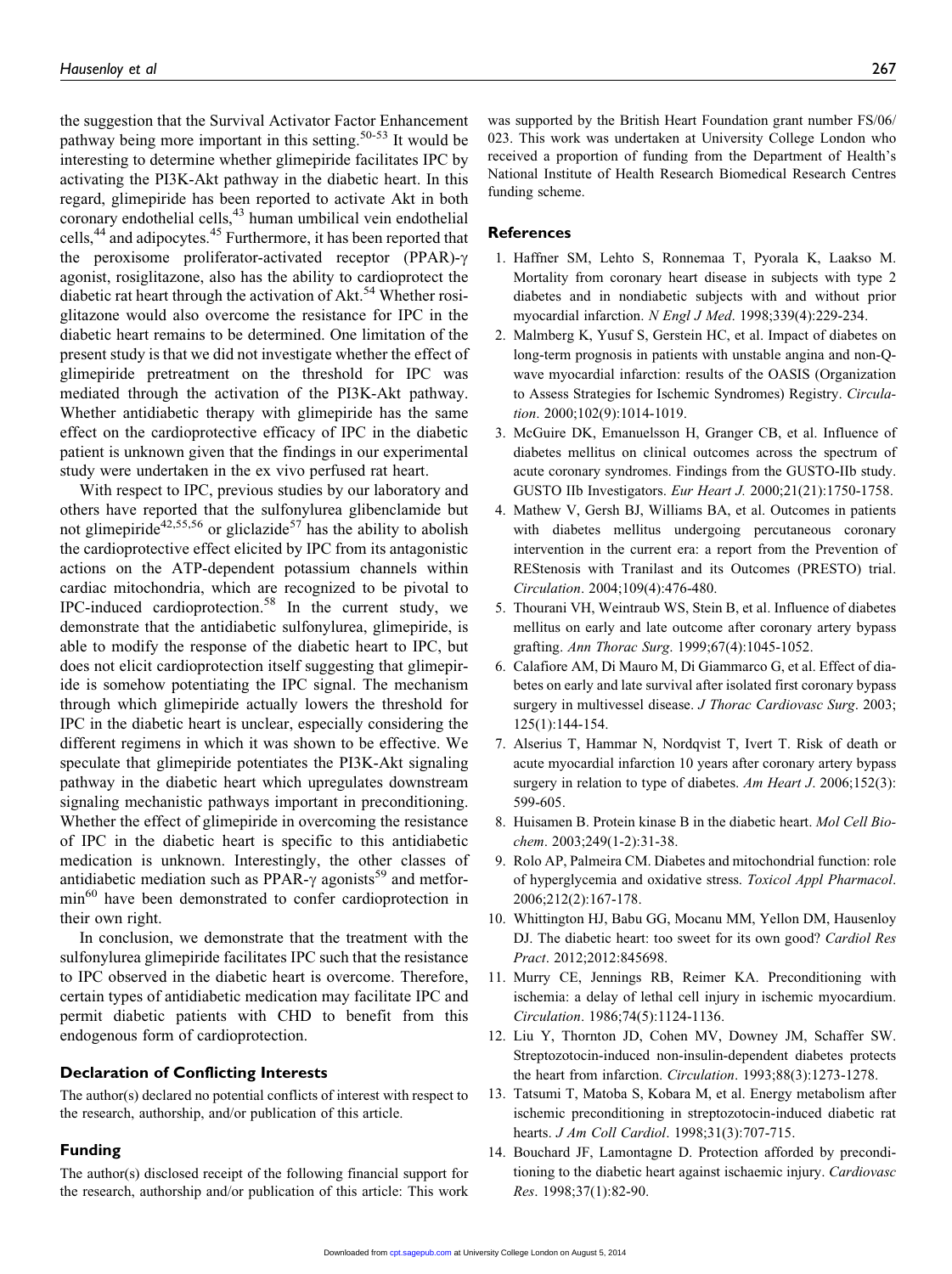- 15. Lu R, Hu CP, Peng J, Deng HW, Li YJ. Role of calcitonin gene-related peptide in ischaemic preconditioning in diabetic rat hearts. Clin Exp Pharmacol Physiol. 2001;28(5-6):392-396.
- 16. Tsang A, Hausenloy DJ, Mocanu MM, Carr RD, Yellon DM. Preconditioning the diabetic heart: the importance of akt phosphorylation. Diabetes. 2005;54(8):2360-2364.
- 17. Tosaki A, Pali T, Droy-Lefaix MT. Effects of Ginkgo biloba extract and preconditioning on the diabetic rat myocardium. Diabetologia. 1996;39(11):1255-1262.
- 18. Tosaki A, Engelman DT, Engelman RM, Das DK. The evolution of diabetic response to ischemia/reperfusion and preconditioning in isolated working rat hearts. Cardiovasc Res. 1996;31(4): 526-536.
- 19. Kersten JR, Toller WG, Gross ER, Pagel PS, Warltier DC. Diabetes abolishes ischemic preconditioning: role of glucose, insulin, and osmolality. Am J Physiol Heart Circ Physiol. 2000; 278(4):H1218-H1224.
- 20. Ravingerova T, Stetka R, Pancza D, Ulicna O, Ziegelhoffer A, Styk J. Susceptibility to ischemia-induced arrhythmias and the effect of preconditioning in the diabetic rat heart. Physiol Res. 2000;49(5):607-616.
- 21. Ravingerova T, Stetka R, Volkovova K, et al. Acute diabetes modulates response to ischemia in isolated rat heart. Mol Cell Biochem. 2000;210(1-2):143-151.
- 22. Ghosh S, Standen NB, Galinianes M. Failure to precondition pathological human myocardium. J Am Coll Cardiol. 2001; 37(3):711-718.
- 23. del Valle HF, Lascano EC, Negroni JA. Ischemic preconditioning protection against stunning in conscious diabetic sheep: role of glucose, insulin, sarcolemmal and mitochondrial KATP channels. Cardiovasc Res. 2002;55(3):642-659.
- 24. Tanaka K, Kehl F, Gu W, Krolikowski JG, Pagel PS, Warltier DC, et al. Isoflurane-induced preconditioning is attenuated by diabetes. Am J Physiol Heart Circ Physiol. 2002;282(6):H2018-H2023.
- 25. Nieszner E, Posa I, Kocsis E, Pogatsa G, Preda I, Koltai MZ. Influence of diabetic state and that of different sulfonylureas on the size of myocardial infarction with and without ischemic preconditioning in rabbits. Exp Clin Endocrinol Diabetes. 2002; 110(5):212-218.
- 26. Wang WZ, Jones S, Stepheson LL, Khiabani KT, Zamboni WA. Microvascular protection induced by late preconditioning was abolished in STZ-induced acute diabetic rats. J Reconstr Microsurg. 2002;18(6):689-696.
- 27. Lee TM, Chou TF. Impairment of myocardial protection in type 2 diabetic patients. J Clin Endocrinol Metab. 2003;88(2):531-537.
- 28. del Valle HF, Lascano EC, Negroni JA, Crottogini AJ. Absence of ischemic preconditioning protection in diabetic sheep hearts: role of sarcolemmal KATP channel dysfunction. Mol Cell Biochem. 2003;249(1-2):21-30.
- 29. Ebel D, Mullenheim J, Frassdorf J, et al. Effect of acute hyperglycaemia and diabetes mellitus with and without short-term insulin treatment on myocardial ischaemic late preconditioning in the rabbit heart in vivo. Pflugers Arch. 2003;446(2):175-182.
- 30. Qi JS, Kam KW, Chen M, Wu S, Wong TM. Failure to confer cardioprotection and to increase the expression of heat-shock protein 70 by preconditioning with a kappa-opioid receptor

agonist during ischaemia and reperfusion in streptozotocininduced diabetic rats. Diabetologia. 2004;47(2):214-220.

- 31. Kristiansen SB, Lofgren B, Stottrup NB, et al. Ischaemic preconditioning does not protect the heart in obese and lean animal models of type 2 diabetes. Diabetologia. 2004;47(10):1716-1721.
- 32. Hassouna A, Loubani M, Matata BM, Fowler A, Standen NB, Galinanes M. Mitochondrial dysfunction as the cause of the failure to precondition the diabetic human myocardium. Cardiovasc Res. 2006;69(2):450-458.
- 33. Katakam PV, Jordan JE, Snipes JA, Tulbert CD, Miller AW, Busija DW. Myocardial preconditioning against ischemiareperfusion injury is abolished in Zucker obese rats with insulin resistance. Am J Physiol Regul Integr Comp Physiol. 2007; 292(2):R920-R926.
- 34. Hausenloy DJ, Baxter G, Bell R, et al. Translating novel strategies for cardioprotection: the Hatter Workshop Recommendations. Basic Res Cardiol. 2010;105(6):677-686.
- 35. Bell R, Beeuwkes R, Botker HE, Davidson S, Downey J, Garcia-Dorado D, et al. Trials, tribulations and speculation! Report from the 7th Biennial Hatter Cardiovascular Institute Workshop. Basic Res Cardiol. 2012;107(6):300.
- 36. Schwartz LL, Kloner RA, Arai AE, et al. New horizons in cardioprotection: recommendations from the 2010 national heart, lung, and blood institute workshop. Circulation. 2011;124(10): 1172-1179.
- 37. Sivaraman V, Hausenloy DJ, Wynne AM, Yellon DM. Preconditioning the diabetic human myocardium. J Cell Mol Med. 2010;14(6B):1740-1746.
- 38. Tong H, Chen W, Steenbergen C, Murphy E. Ischemic preconditioning activates phosphatidylinositol-3-kinase upstream of protein kinase C. Circ Res. 2000;87(4):309-315.
- 39. Mocanu MM, Bell RM, Yellon DM. PI3 kinase and not p42/p44 appears to be implicated in the protection conferred by ischemic preconditioning. J Mol Cell Cardiol. 2002;34(6):661-668.
- 40. Schultz JE, Yao Z, Cavero I, Gross GJ. Glibenclamide-induced blockade of ischemic preconditioning is time dependent in intact rat heart. Am J Physiol. 1997;272(6 pt 2):H2607-H2615.
- 41. Schulz R, Rose J, Heusch G. Involvement of activation of ATPdependent potassium channels in ischemic preconditioning in swine. Am J Physiol. 1994;267(4 pt 2):H1341-H1352.
- 42. Mocanu MM, Maddock HL, Baxter GF, Lawrence CL, Standen NB, Yellon DM. Glimepiride, a novel sulfonylurea, does not abolish myocardial protection afforded by either ischemic preconditioning or diazoxide. Circulation. 2001;103(25): 3111-3116.
- 43. Ueba H, Kuroki M, Hashimoto S, et al. Glimepiride induces nitric oxide production in human coronary artery endothelial cells via a PI3-kinase-Akt dependent pathway. Atherosclerosis. 2005; 183(1):35-39.
- 44. Jojima T, Suzuki K, Hirama N, Uchida K, Hattori Y. Glimepiride upregulates eNOS activity and inhibits cytokine-induced NF-kappaB activation through a phosphoinoside 3-kinase-Aktdependent pathway. Diabetes Obes Metab. 2009;11(2):143-149.
- 45. Salani B, Repetto S, Cordera R, Maggi D. Glimepiride activates eNOS with a mechanism Akt but not caveolin-1 dependent. Biochem Biophys Res Commun. 2005;335(3):832-835.